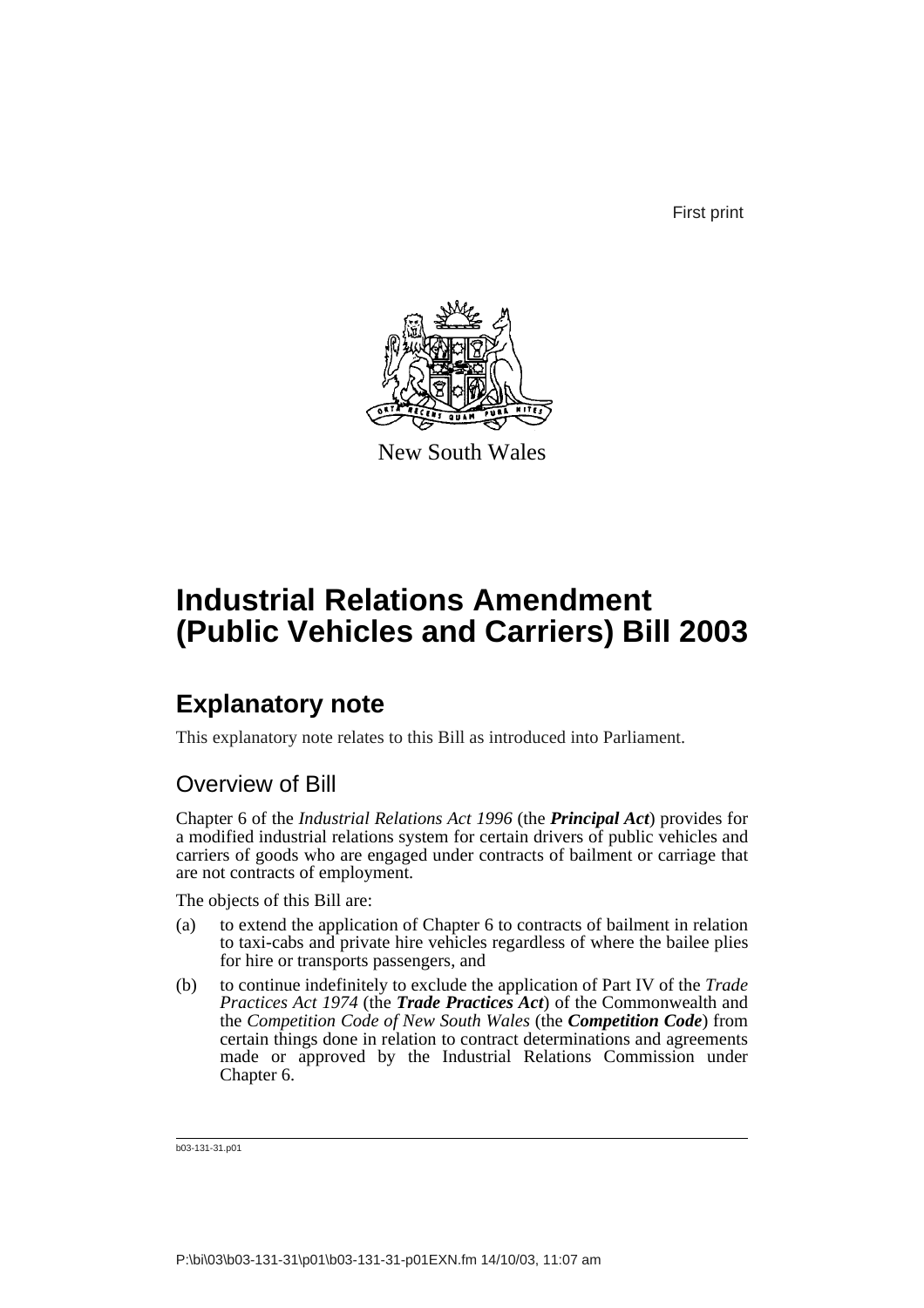Explanatory note

## Outline of provisions

**Clause 1** sets out the name (also called the short title) of the proposed Act.

**Clause 2** provides for the commencement of the proposed Act on assent.

**Clause 3** is a formal provision that gives effect to the amendments to the *Industrial Relations Act 1996* set out in Schedule 1.

### **Schedule 1 Amendments**

**Schedule 1 [1]–[3]** extend the application of Chapter 6 of the Principal Act so that it applies to a contract of bailment in relation to a taxi-cab or private hire vehicle regardless of where the bailee plies for hire or transports passengers. Currently Chapter 6 only has application if the driver plies for hire or transports passengers in a transport district established under the *Transport Administration* Act 1988 (generally in the Sydney, Newcastle and Wollongong area).

**Schedule 1 [4]** omits a sunset provision from section 310A of the Principal Act.

Part IV of the Trade Practices Act and the Competition Code prohibit certain restrictive trade practices. However, section  $51(1)$  (b) of that Act and the Competition Code provide that those prohibitions do not affect anything that is done in a State, if the thing is specified in, and specifically authorised by, an Act passed by the Parliament of that State, or regulations made under such an Act.

Section 310A of the Principal Act specifically authorises a number of things for the purposes of section 51 of the Trade Practices Act and the Competition Code. The things authorised relate to the exercise of the Industrial Relations Commission's functions under Chapter 6 of the Principal Act and to things done in relation to contract determinations and agreements made or approved by the Commission under Chapter 6.

The authorisation conferred by section 310A was originally intended to last for 2 years and is due to cease to have effect in December 2003. The proposed amendment removes the expiry provision.

**Schedule 1 [5] and [6]** insert provisions of a savings and transitional nature in Schedule 4 to the Principal Act.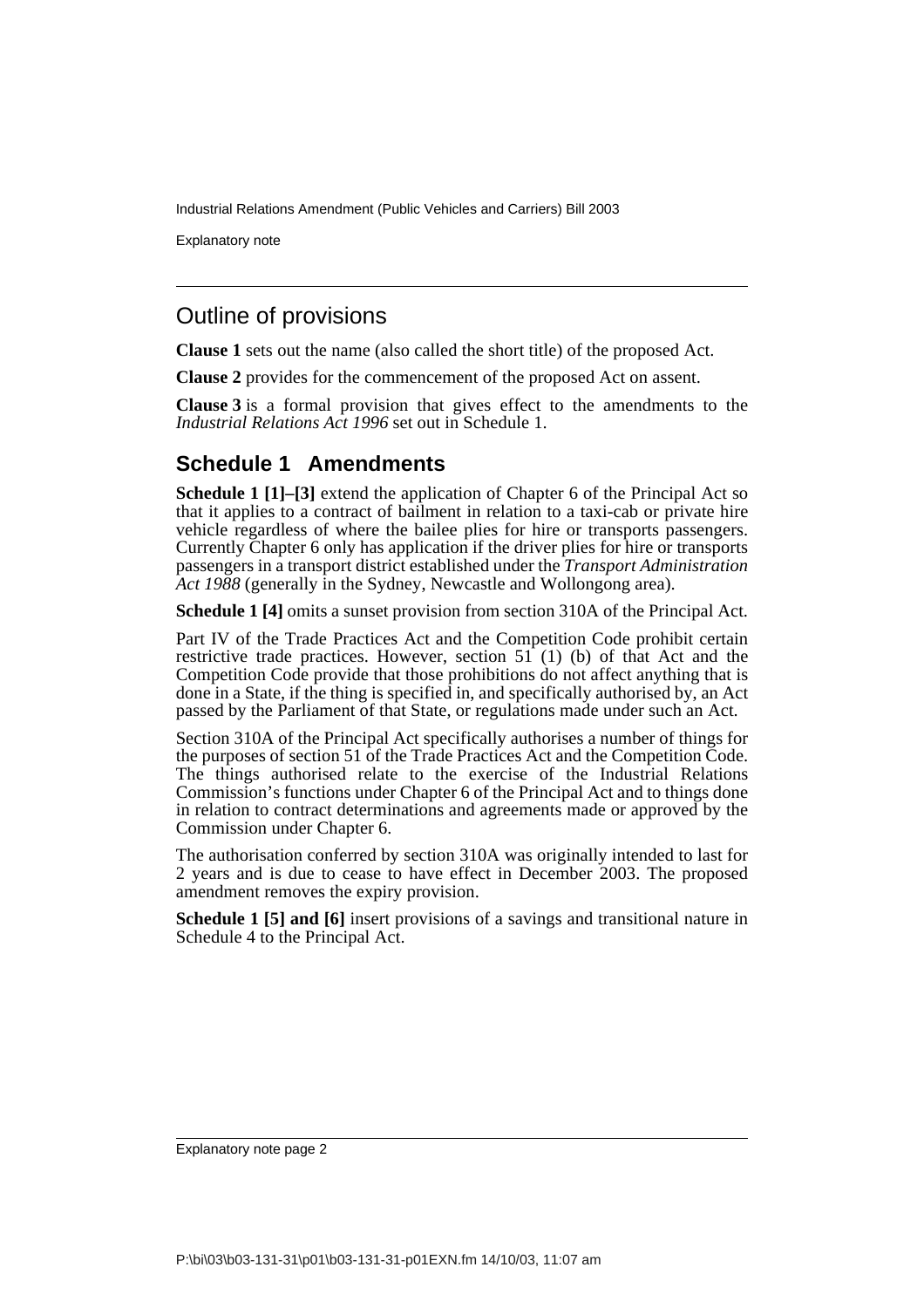First print



New South Wales

# **Industrial Relations Amendment (Public Vehicles and Carriers) Bill 2003**

## **Contents**

|           |                                                    | Page |
|-----------|----------------------------------------------------|------|
| $1 \quad$ | Name of Act                                        |      |
|           | 2 Commencement                                     |      |
|           | 3 Amendment of Industrial Relations Act 1996 No 17 | 2    |
|           | Schedule 1 Amendments                              | 3    |

b03-131-31.p01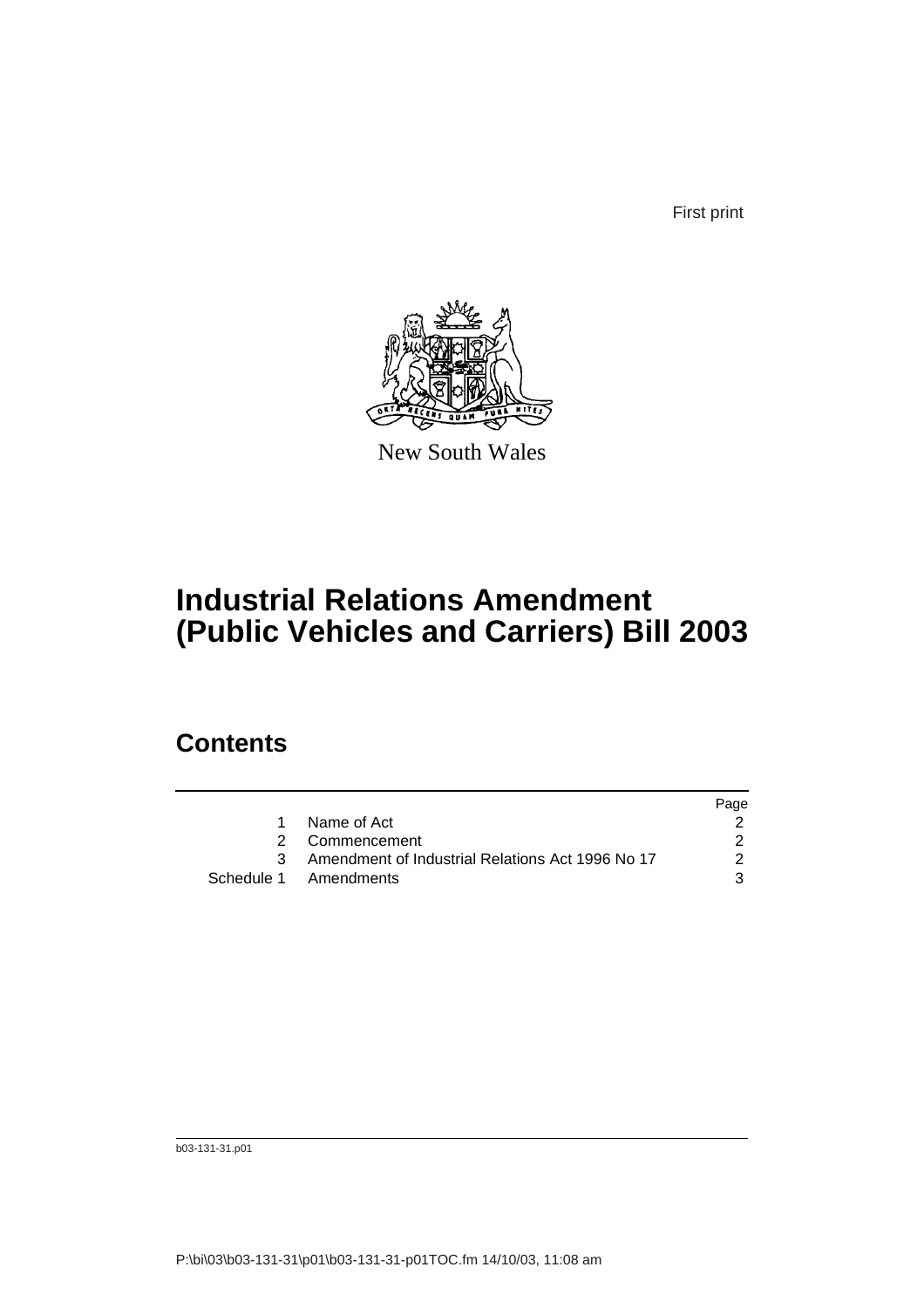**Contents** 

Page

Contents page 2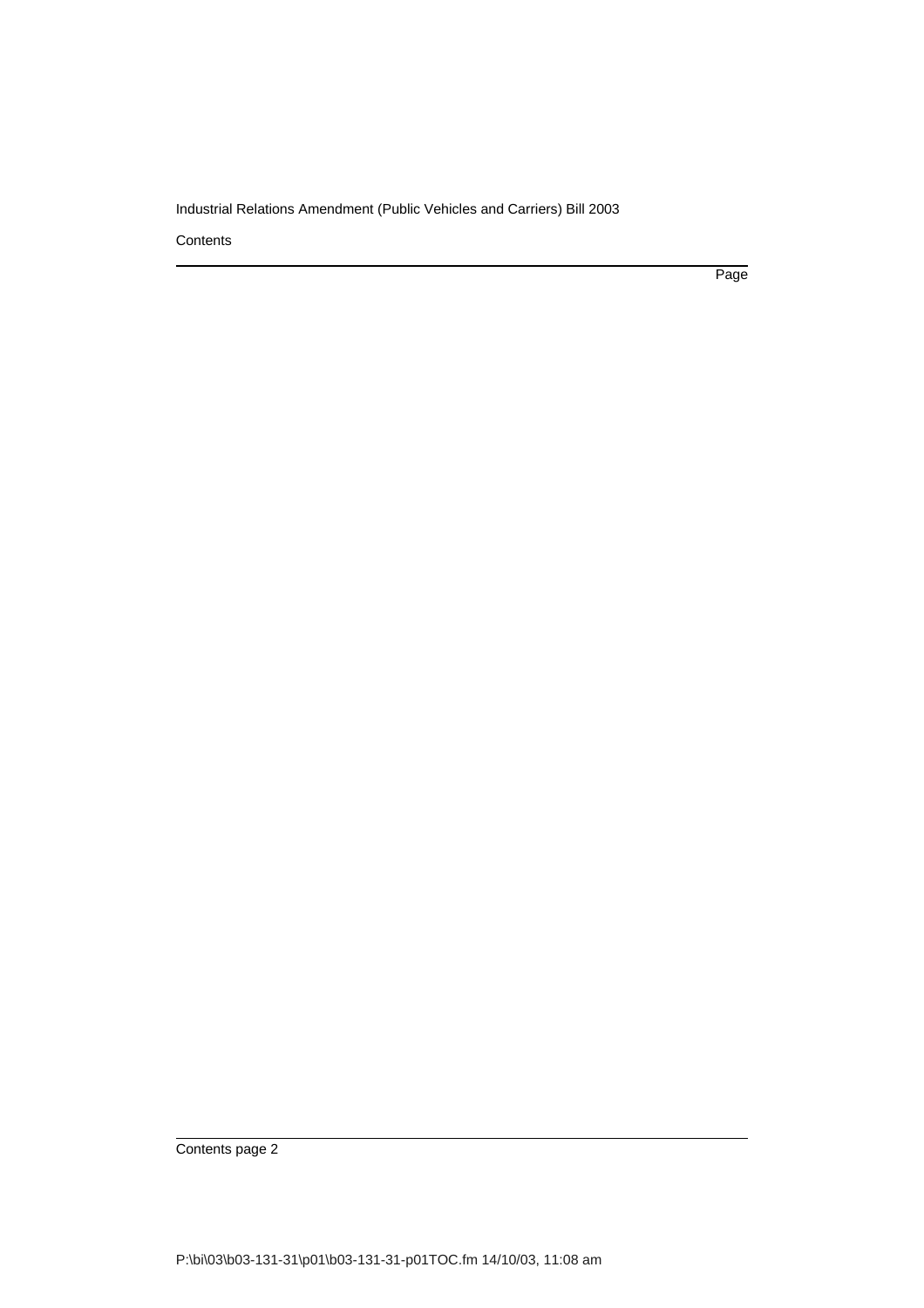

New South Wales

# **Industrial Relations Amendment (Public Vehicles and Carriers) Bill 2003**

No , 2003

### **A Bill for**

An Act to amend the *Industrial Relations Act 1996* to extend the application of Chapter 6 of that Act and to continue indefinitely to exclude Part IV of the *Trade Practices Act 1974* of the Commonwealth and the *Competition Code of New South Wales* from applying to that Chapter; and for other purposes.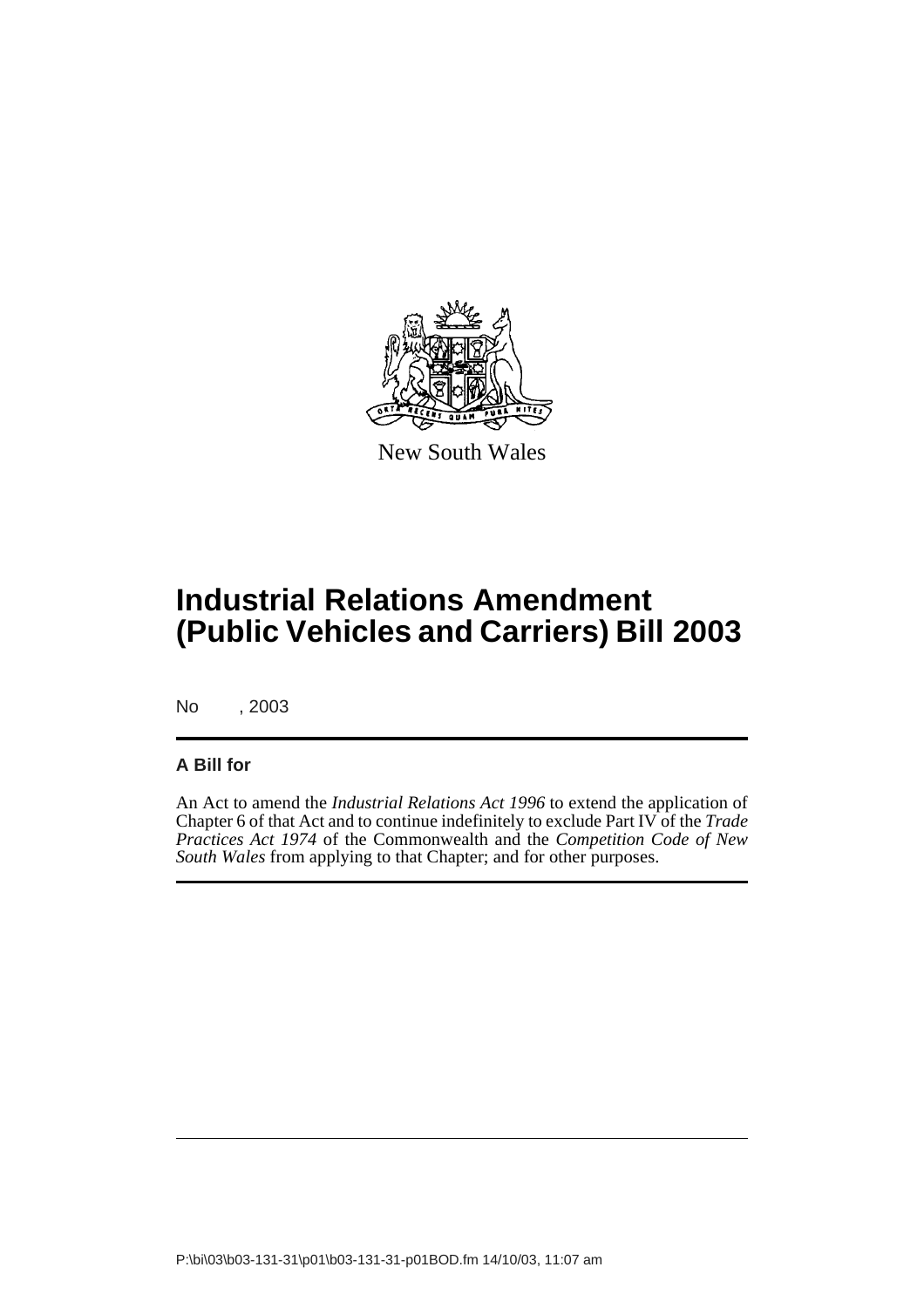<span id="page-5-2"></span><span id="page-5-1"></span><span id="page-5-0"></span>

| The Legislature of New South Wales enacts: |                                                                                                     |                |
|--------------------------------------------|-----------------------------------------------------------------------------------------------------|----------------|
|                                            | Name of Act                                                                                         | 2              |
|                                            | This Act is the <i>Industrial Relations Amendment (Public Vehicles</i> )<br>and Carriers) Act 2003. | 3<br>4         |
|                                            | <b>Commencement</b>                                                                                 | 5              |
|                                            | This Act commences on the date of assent.                                                           | 6              |
| 3                                          | Amendment of Industrial Relations Act 1996 No 17                                                    | $\overline{7}$ |
|                                            | The <i>Industrial Relations Act 1996</i> is amended as set out in<br>Schedule 1.                    | 8<br>9         |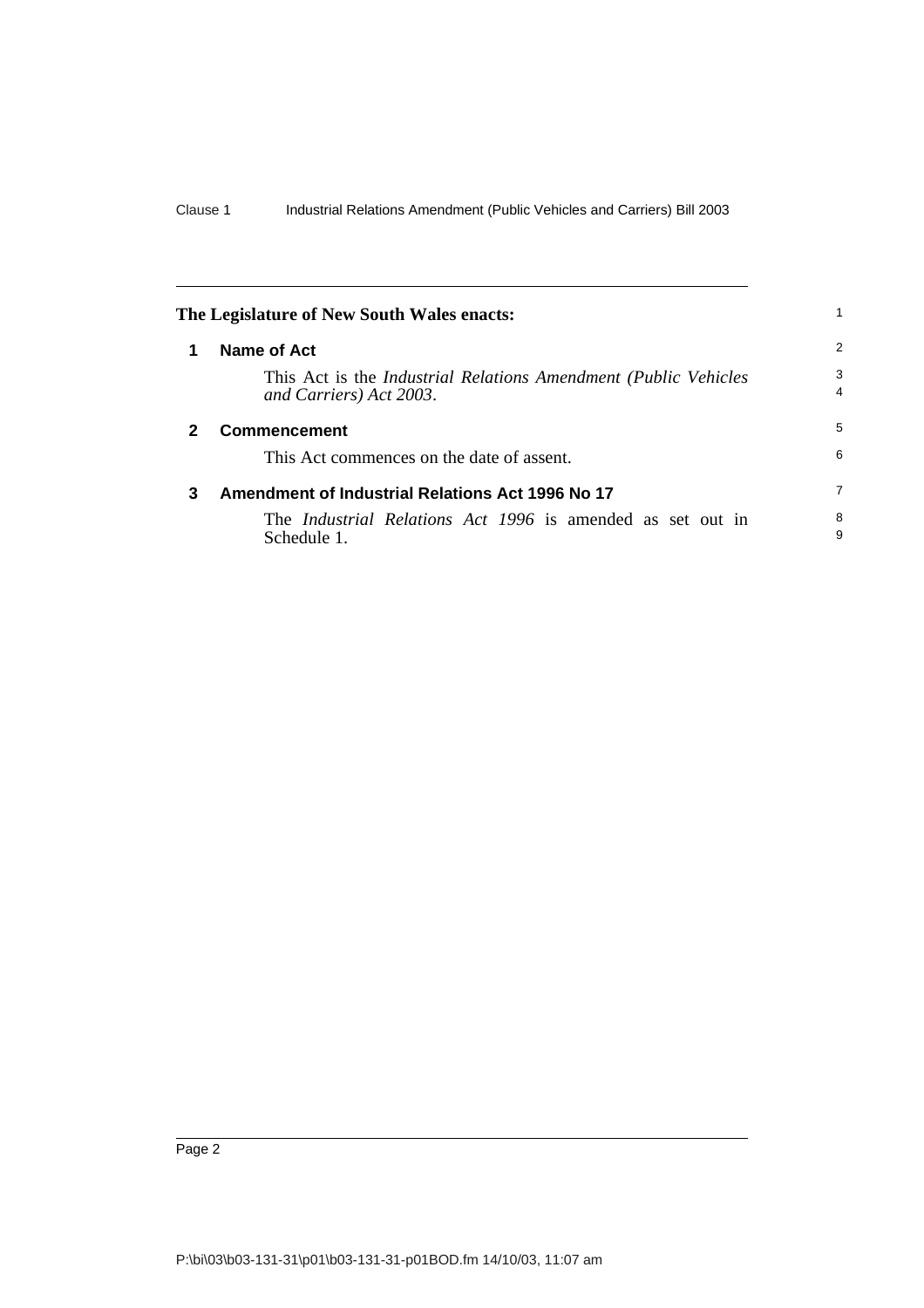Amendments Schedule 1

 $\bar{z}$ 

<span id="page-6-0"></span>

|       | <b>Schedule 1 Amendments</b><br>(Section 3)                                                                         | 1<br>$\overline{2}$ |
|-------|---------------------------------------------------------------------------------------------------------------------|---------------------|
| [1]   | Section 307 Contract of bailment-meaning                                                                            | 3                   |
|       | Omit "in a transport district established under the Transport<br>Administration Act 1988" from section 307 (1) (a). | 4<br>5              |
| [2]   | Section 307 (1) (b)                                                                                                 | 6                   |
|       | Omit "in such a transport district".                                                                                | 7                   |
| $[3]$ | Section 307 (2) (b)                                                                                                 | 8                   |
|       | Omit ", in such a transport district,".                                                                             | 9                   |
| $[4]$ | Section 310A Authorisations for purposes of Trade Practices Act<br>1974 of the Commonwealth                         | 10<br>11            |
|       | Omit section 310A (4).                                                                                              | 12                  |
| [5]   | Schedule 4 Savings, transitional and other provisions                                                               | 13                  |
|       | Insert at the end of clause $2(1)$ :                                                                                | 14                  |
|       | Industrial Relations Amendment (Public Vehicles and<br>Carriers) Act 2003                                           | 15<br>16            |